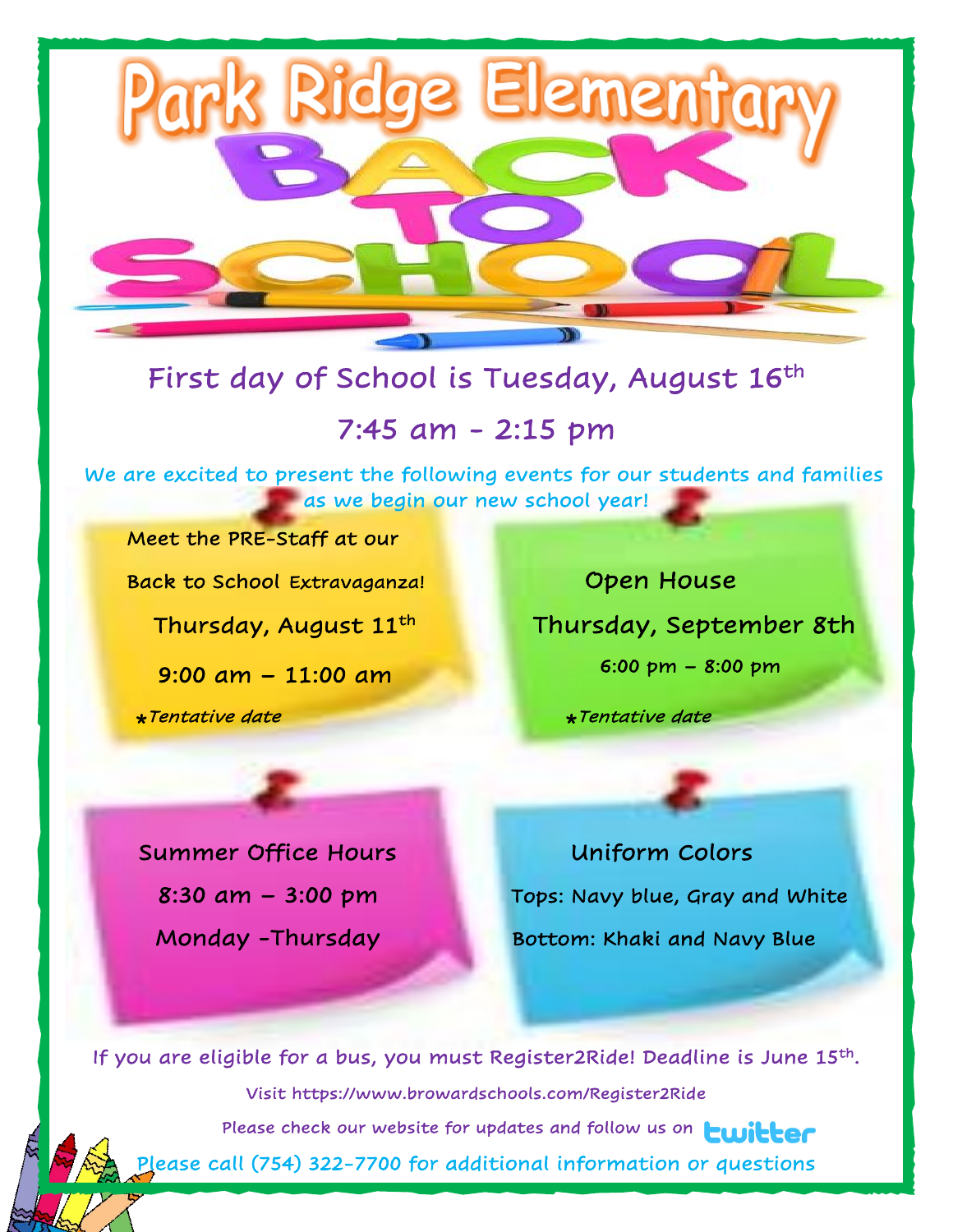

- **2 boxes of crayons**
- **1 box of colored pencils**
	- **1 box of markers**
		- **5 glue sticks**
	- **2 plastic folders**
	- **2 composition books**
		- **1 box of pencils**
		- **1 pair of scissors**
	- **1 pack of play-doh**
	- **1 set of headphones**
		- **1 school box**
- **1 pack of white paper**
- **1 pack of colored paper**
	- **2 pink erasers**

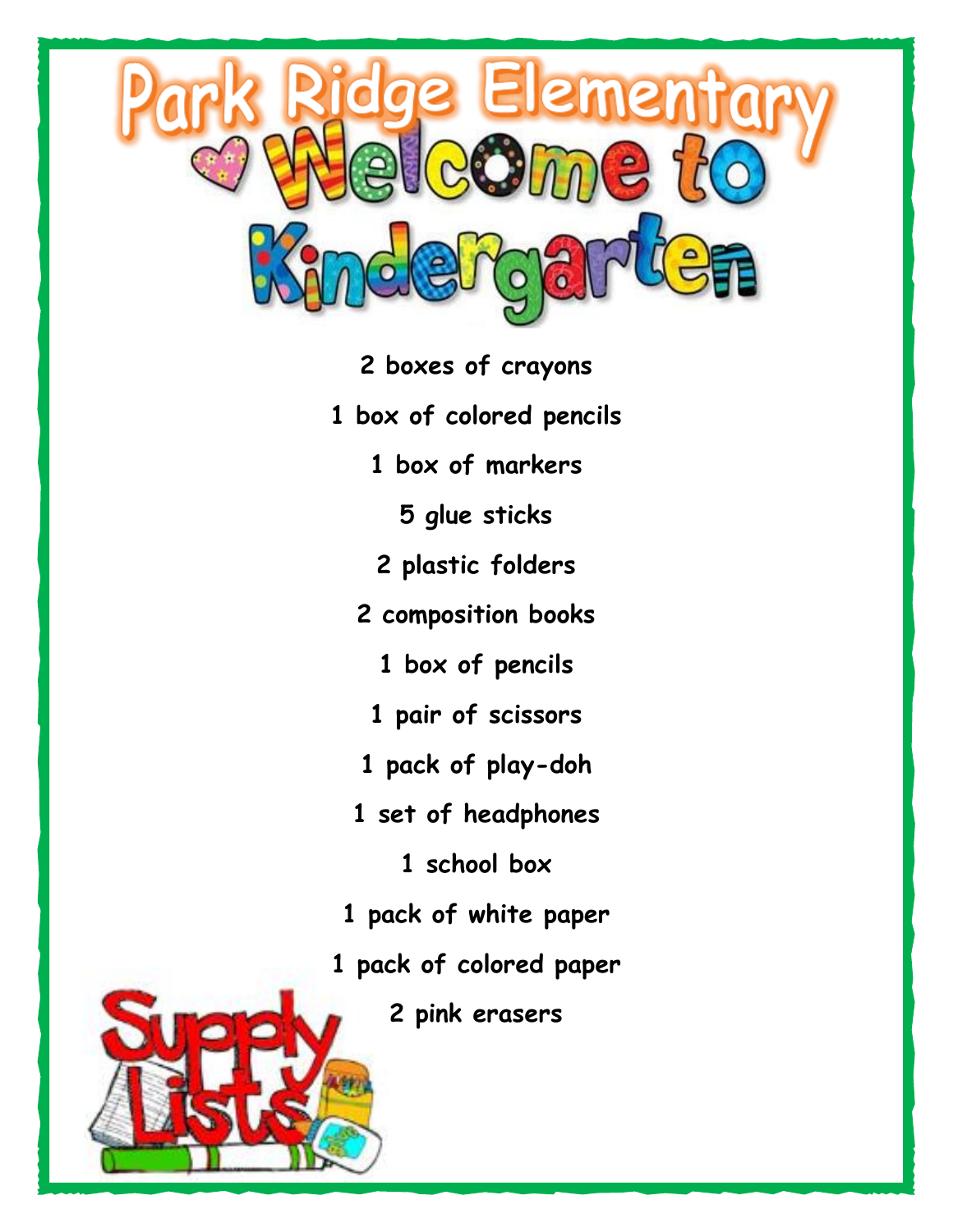## Elemento dge J ļ ſ ŗ I

24 pack of pencils 1 box color markers 1 pair of scissors 1 pack of Zip lock bags 2 boxes of 24 count crayons 2 wide ruled composition notebooks 4 plastic folders with prongs Headphones 5 glue sticks Backpack w/o wheels

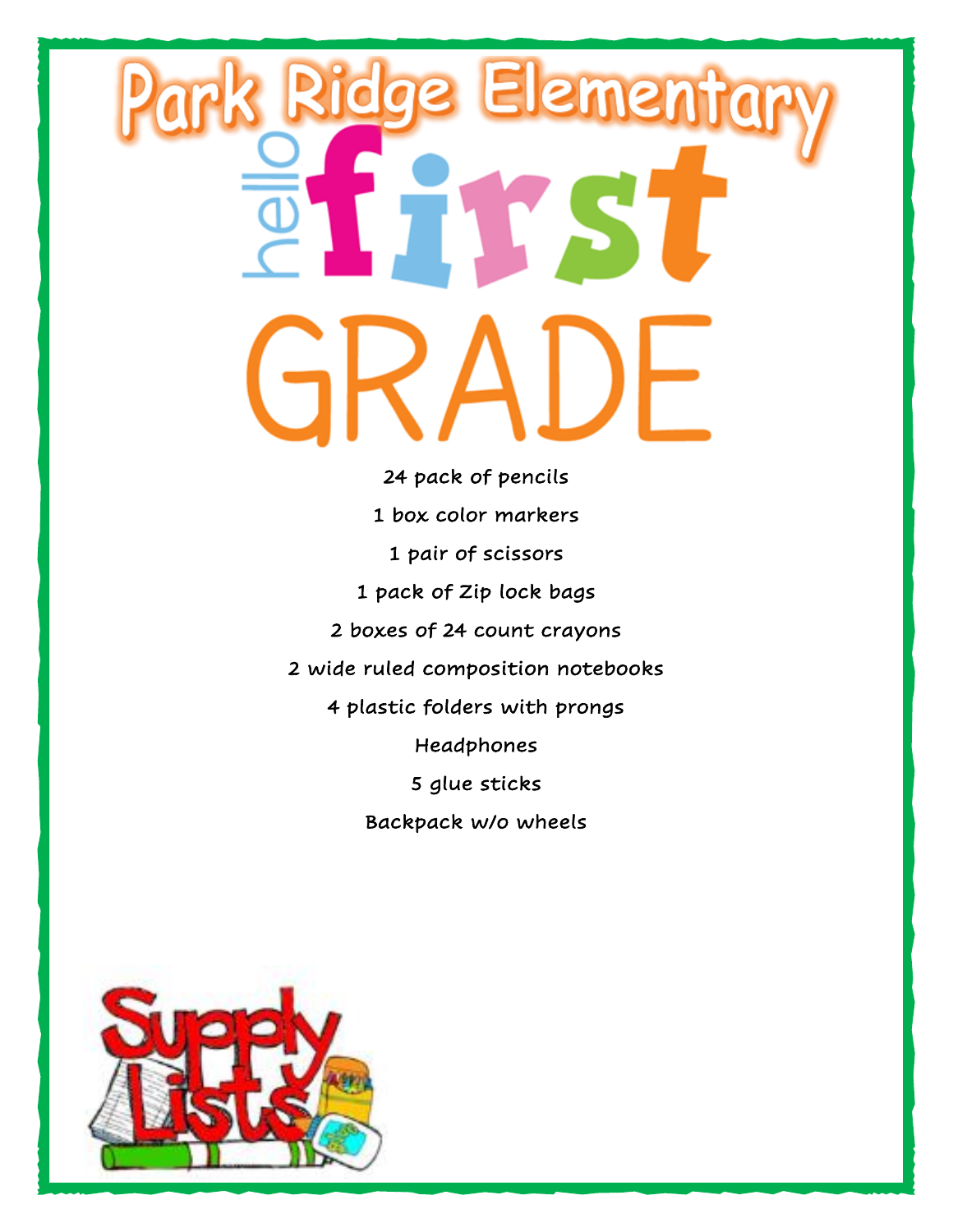

2 -3 subject notebooks 2 headphones 2 folders with pockets 2 12 or 24 packs of Ticonderoga Pencils 2 Magic rub erasers 2 Colored Pencils 2 Watercolors 2 Markers 2 scissors 2 Dry Erase Markers 2 Box Crayons 2 Box of tissues 2 highlighters 2 black and white composition notebooks 6 glue sticks 1 large Ziplock bag 1 small Ziplock bag 2 containers disinfecting wipes 1 ruler 1 binder